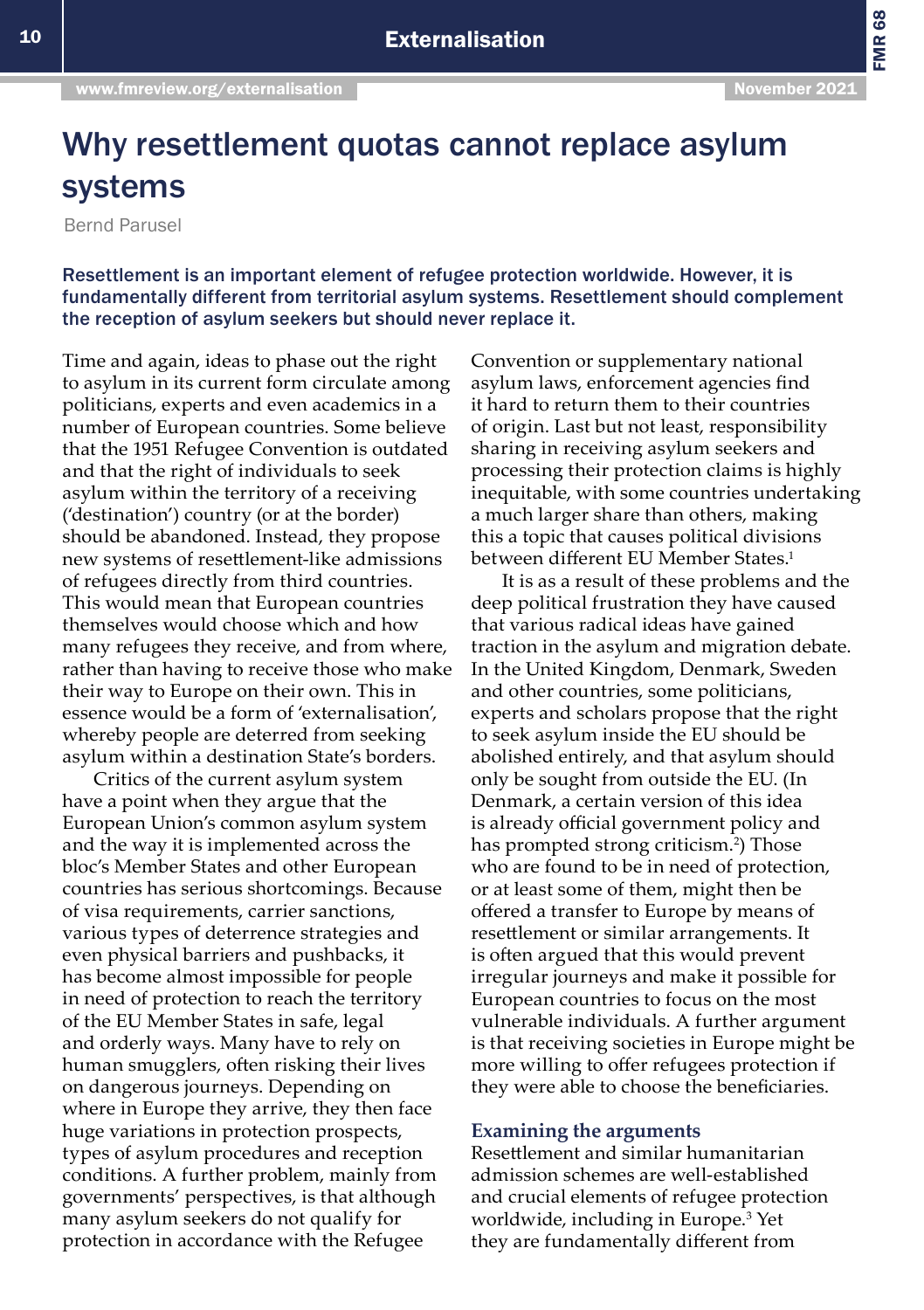FMR 68

territorial asylum systems based on the Refugee Convention. For various reasons examined below, the one system therefore cannot replace the other.

Firstly, from a political perspective, there are few indications to suggest that resettling more refugees means there will be fewer asylum seekers or that the political appetite for resettlement grows when the number of asylum seekers decreases. Since the migration 'crisis' of 2015–16, the number of new asylum seekers in Europe has decreased drastically – not least because of harsher deterrence measures at the EU's external borders, migration deals with neighbouring countries (such as Turkey or Libya) and, perhaps, more hostile policies within Member States. According to the logic of those who argue for a different refugee protection system, reduced numbers of asylum applicants would mean that more refugees could be accepted via resettlement. In reality, however, this has not happened. We see that even if some EU countries have recently increased their quotas, the number of resettled refugees they are accepting falls far short of the number of people requesting asylum within Europe or at the EU's external borders. In 2019, for example, approximately 21,300 individuals were resettled to Member States of the EU, while 206,000 received a positive decision at the first stage of their application for asylum. Including statuses granted in appeal procedures, the number of positive asylum decisions is likely to be even higher. Thus, only one in ten individuals, probably fewer, receive protection in the EU via resettlement, and asylum remains by far the primary protection system.4 (The year 2020 should not be used for comparisons because the COVID-19 pandemic made resettlements more difficult or impossible because of travel bans and closures of migration offices.)

Eurostat data also show that there is no clear pattern over time. After 2016, some countries such as Sweden, Germany and France raised their resettlement quotas for 2017–19. Others like Austria, Belgium and the Baltic States also increased their pledges or introduced new resettlement initiatives, only to reduce or abandon them later. Denmark, which used to regularly resettle refugees, suspended refugee resettlement in 2017, 2018 and 2019.

This shows that, notwithstanding commitments made by some countries to increase their resettlement efforts, the system is unstable as governments are free to step up and scale down these programmes as they please. Such choices often do not correlate with the evolution of the asylum situation or the global need for resettlement. Even in a country like Sweden, there is no guarantee that politicians will continue to uphold the current level of resettlement admissions, which is relatively high. As public opinion changes, so can government preferences, and so can resettlement commitments. Consequently, quota systems are dependent on political will rather than any objective need to provide long-term solutions for refugees. By contrast, the right to asylum has no quantitative limits or quotas.

Secondly, the idea that public support for refugees would increase if national governments could select which individuals, and how many, they want to accept is presumptuous and paternalistic. Who has the knowledge and right to decide which are the most serious refugee situations or which individuals have the greatest need to be offered a safe future in Europe? Also, some conflict areas with acute refugee crises can be too dangerous for officials to access in order to carry out their resettlement missions, and it is highly uncertain that they would find those individuals who face the most serious threats. Furthermore, asylum is not only for people fleeing from armed conflicts or other situations that are visible and reported on in the media; refugee status is primarily intended for individuals facing political persecution, and where and how this happens is often hidden from our eyes.

Politicians also sometimes complain that most asylum seekers who arrive in Europe are (young) men and that we need a new system that focuses on women, children and particularly vulnerable groups. However, the unbalanced gender distribution among asylum seekers in Europe is not a result of the Refugee Convention but of attempts to evade